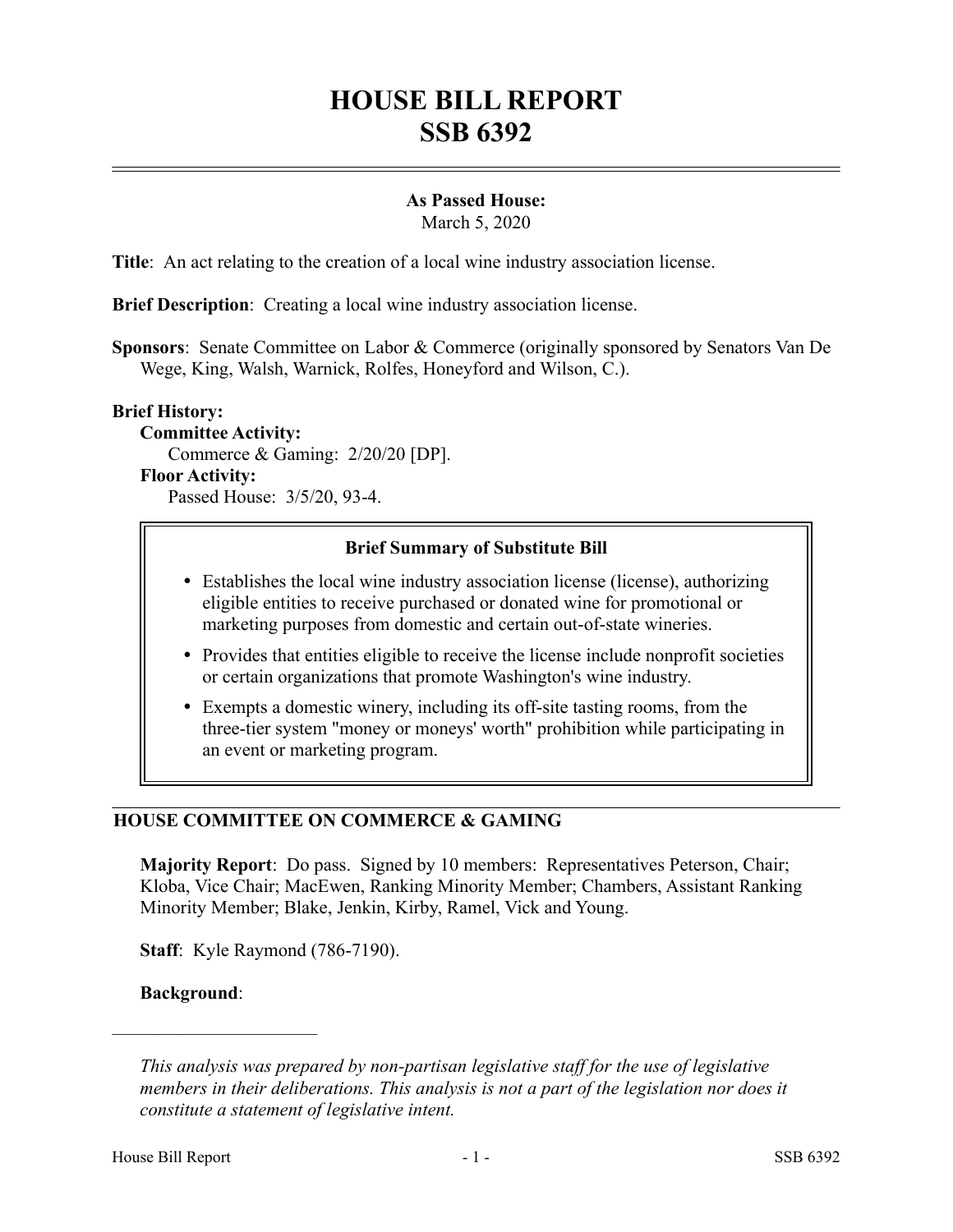## Domestic Winery License.

A domestic winery license issued by the Liquor and Cannabis Board (LCB) authorizes the manufacture of wine in the state. Subject to restrictions, a domestic winery may also act as a distributor and retailer of wine of its own production while complying with the laws applicable to wine distributors and retailers. Domestic winery licensees may take orders and accept payment for wines of its own production during an event held by a nonprofit holding a special occasion license. Also, a domestic winery may qualify for an endorsement to sell wine of its own production at retail for off-premises consumption at a qualifying farmers' market, subject to restrictions.

## Out-of-State Winery Certificate of Approval.

Wineries located outside the state may obtain a certificate of approval to sell and ship wine of the winery's own production to licensed Washington wine distributors, importers, or retailers. A certificate of approval holder with a direct shipment endorsement may act as a distributor of its own production, and endorsement holders may use a common carrier to deliver wine of its own production to licensed Washington retailers, up to 100 cases per month.

## Special Occasion Licenses.

A not-for-profit society or organization that obtains a special occasion liquor license may sell spirits, beer, and wine by the individual glass to be consumed on the premises. The special occasion license permits the licensee to serve liquor at a specified event, on a specified date and place. The fee for this license is \$60 per day, and the organization is limited to sales on no more than 12 single-day events per year. Once per year, certain agricultural fairs may count a multiple-day fair as one event.

Under a special occasion license, a "society or organization" means a not-for-profit group organized and operated: (1) solely for charitable, religious, social, political, educational, civic, fraternal, athletic, or benevolent purposes; or (2) as a local wine industry association registered under section 501(c)(6) of the Internal Revenue Code as it exists on July 22, 2007.

No portion of the profits from events sponsored by a not-for-profit group may be paid directly or indirectly to members, officers, directors, or trustees except for services performed for the organization. Any compensation paid to its officers and executives must be only for actual services and at levels comparable to the compensation for like positions within the state. A society or organization which is registered with the Washington Secretary of State or the United States Internal Revenue Service as a nonprofit organization is required to submit such registration, upon request, as proof that it is a not-for-profit group.

### Three-Tier System Prohibition.

Built into the post-prohibition legal framework regulating liquor manufacturing, distribution, and sales is a separation between the three-tiers of the liquor industry: (1) manufacturing; (2) distributing; and (3) retailing. Liquor licensees in the manufacturing and distributing tiers of the industry, and their authorized representatives, are defined as "industry members" for certain purposes in liquor statutes.

There are two primary prohibitions that provide the separation between the tiers of the industry. First, generally, liquor licensees in the manufacturing and distributing tiers are prohibited from having financial interests in a business within the retail tier of the industry,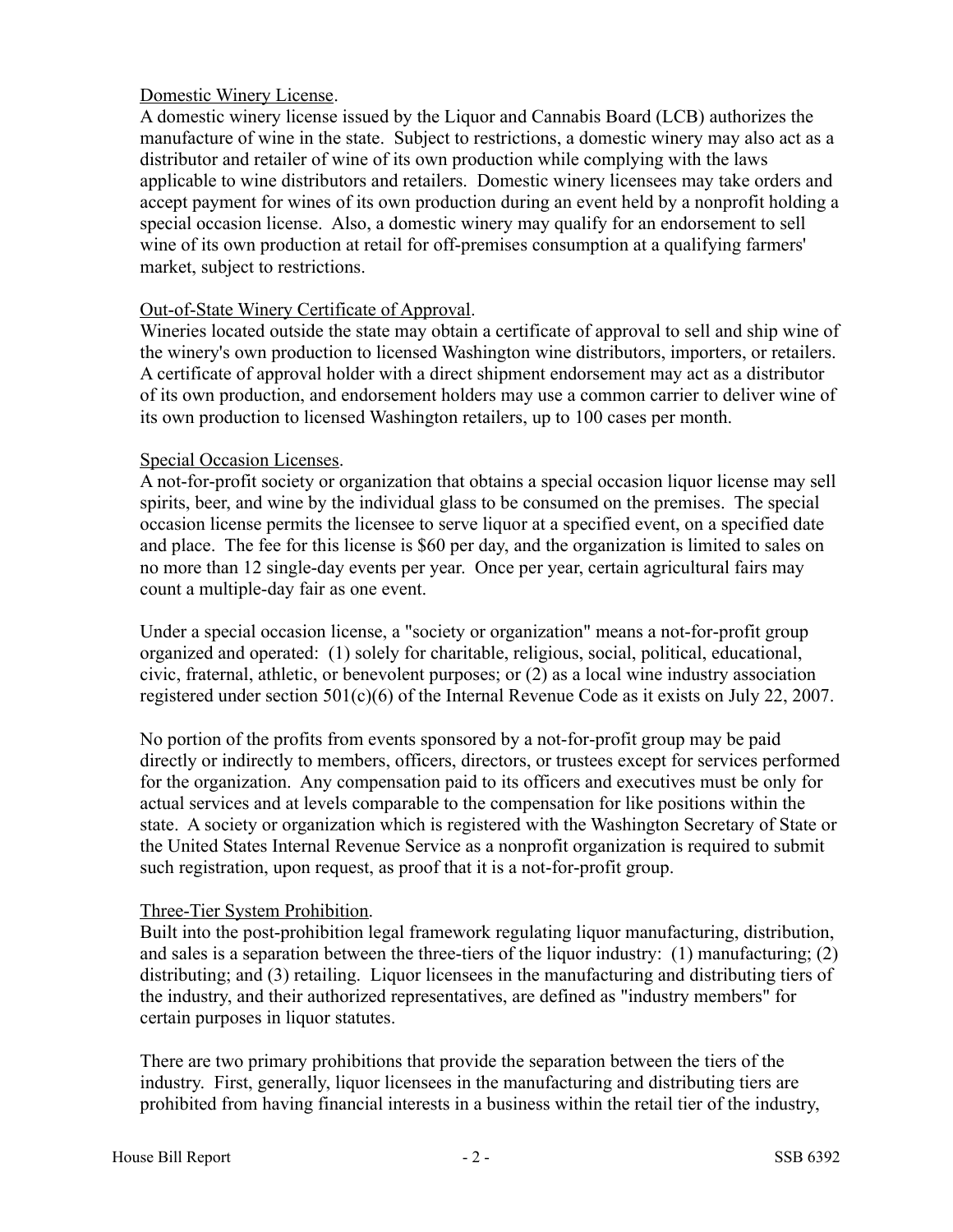and vice versa. Secondly, industry members are prohibited from providing "money or moneys' worth," under any type of business practice or arrangement, to a business in the retail tier of the industry. Retailers are similarly prohibited from receiving "money or moneys' worth" from industry members.

#### Imposition of Taxes on Sales of Wine and Cider.

The LCB administers the collection of the wine tax. The tax rate for wine varies based on the type of wine sold. Tax rates include \$0.2292 per liter for table wines, \$0.4536 per liter for fortified wines, and \$0.0814 per liter for cider.

#### **Summary of Bill**:

The local wine industry association license (license) is established. The license may be issued to a nonprofit society or an organization created with the express purpose of educating consumers on, or promoting the economic development of, the Washington wine industry. The annual fee for the license is \$700.

A local wine industry association licensee (licensee) may purchase or receive donations of wine from domestic winery licensees or out-of-state wineries who hold a certificate of approval. The wine obtained by association licensees may be used for promotional or marketing purposes.

Events or marketing programs conducted by licensees may be held on domestic winery premises only if the domestic winery and the licensee each separately account for the sale of its wine. The domestic winery premises includes the premises of additional off-site tasting location premises under the domestic winery license.

While participating in an event or marketing program conducted by licensees, a domestic winery and its off-site locations are not subject to the "money or moneys' worth" prohibition under the three-tier system requirements.

Licensees may conduct no more than 12 events per year under the license. Licensees must notify the Liquor and Cannabis Board of any event or marketing program conducted under the license at least 45 days prior to the event or start of the marketing program.

All licensees participating in an event or marketing program are jointly responsible for any violation or enforcement issues, unless it can be demonstrated that the violation or enforcement issue was due to one or more licensee's specific conduct or action.

Licensees are not prohibited from accessing a special occasion license or special permits.

Wine furnished to a licensee that is a nonprofit society is subject to the wine sales tax.

**Appropriation**: None.

**Fiscal Note**: Available.